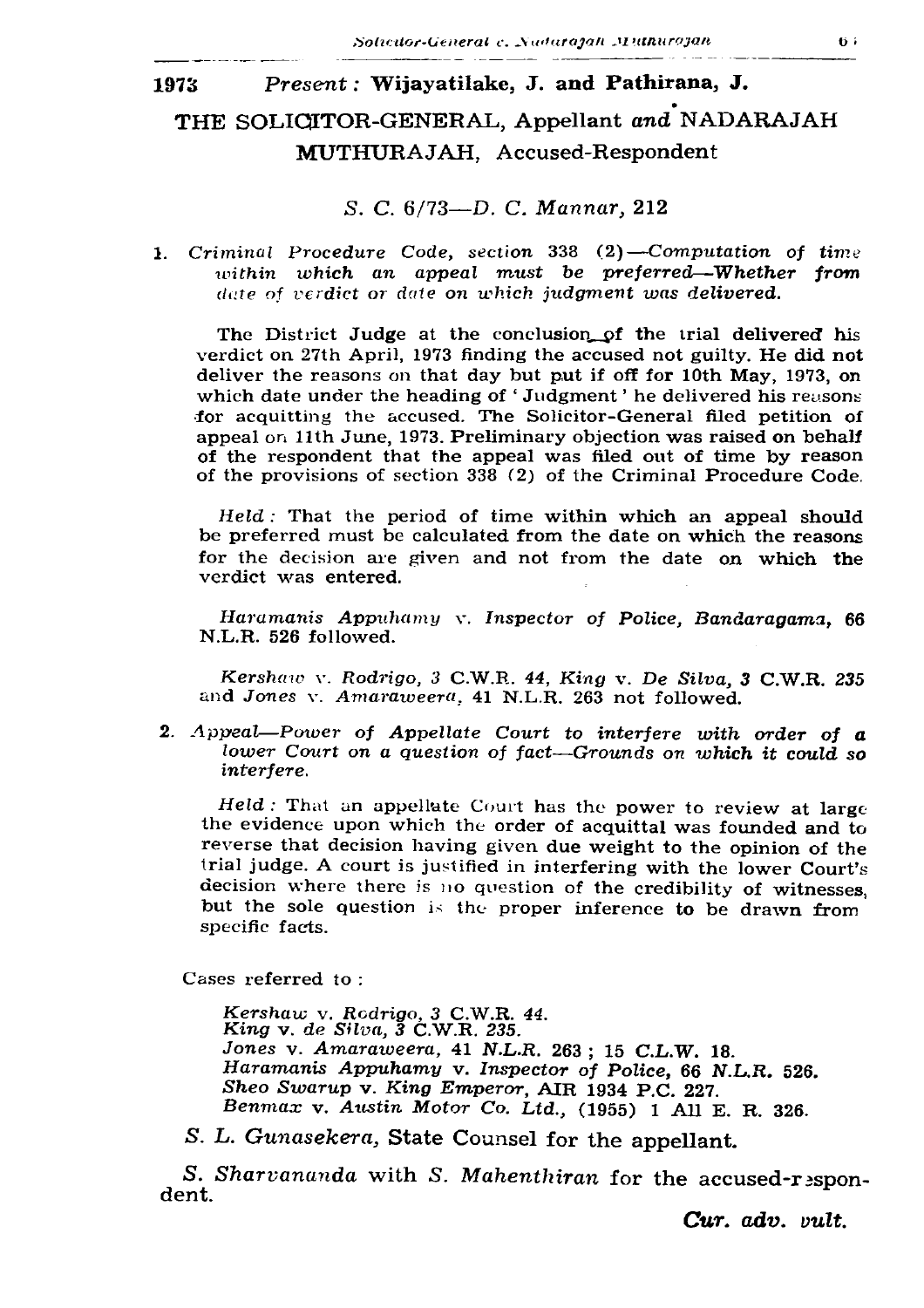November 22, 1973. PATHIRANA, J.

The Solicitor-General appeals against the order of acquittal made by the District Judge in this case where the accusedrespondent was charged: (1) with having on the 4th of July, 1970 being a Public Servant, to wit : a Grama Sevaka, solicited a gratification of a sum of money from D. Dhanapala, an offence punishable under Section 19 of the Bribery Act; (2) with having on the 24th of July, 1970, accepted a gratification of a sum of Rs. 50 from the said D. Dhanapala, an offence punishable under Section 19 of the Bribery Act.

The learned District Judge at the conclusion of the trial on 13.3.1973 put off the case for addresses for 30.3.1973. On 30.3.1973 as State Counsel was ill the case was put off for 26.4.1973. On 27.4.1973 the learned District Judge by his verdict found the accused not guilty and acquitted him. He did not deliver the reasons on that day as some of the documents marked by the prosecution had not been filed of reocrd and this was brought to his notice only that morning. Reasons were put off for 10.5.1973. On 10.5.1973 under the heading ' Judgment ' he delivered his reasons for acquitting the accused.

The petition of appeal was filed by the Solicitor-General on **11.6.1973.**  $\begin{bmatrix} a & b \\ c & d \end{bmatrix}$ 

At the argument before us learned Counsel for the accusedrespondent, Mr. Sharvananda, raised a preliminary objection that the appeal was filed out of time, and therefore, it should be rejected. His contention was that under Section 338 (2) of the Criminal Procedure Code the period of 28 days within which the petition of appeal must be preferred should be calculated from the date the verdict was delivered, which he submitted was the date when judgment was delivered, and as such the appeal was preferred out of time. Learned State Counsel, Mr. Gunesekera, on the other hand submitted that the period of 28 days should be calculated from the date on which the judgment, namely the reasons, were delivered, that is, 10.5.1973, in which event the appeal was preferred in time.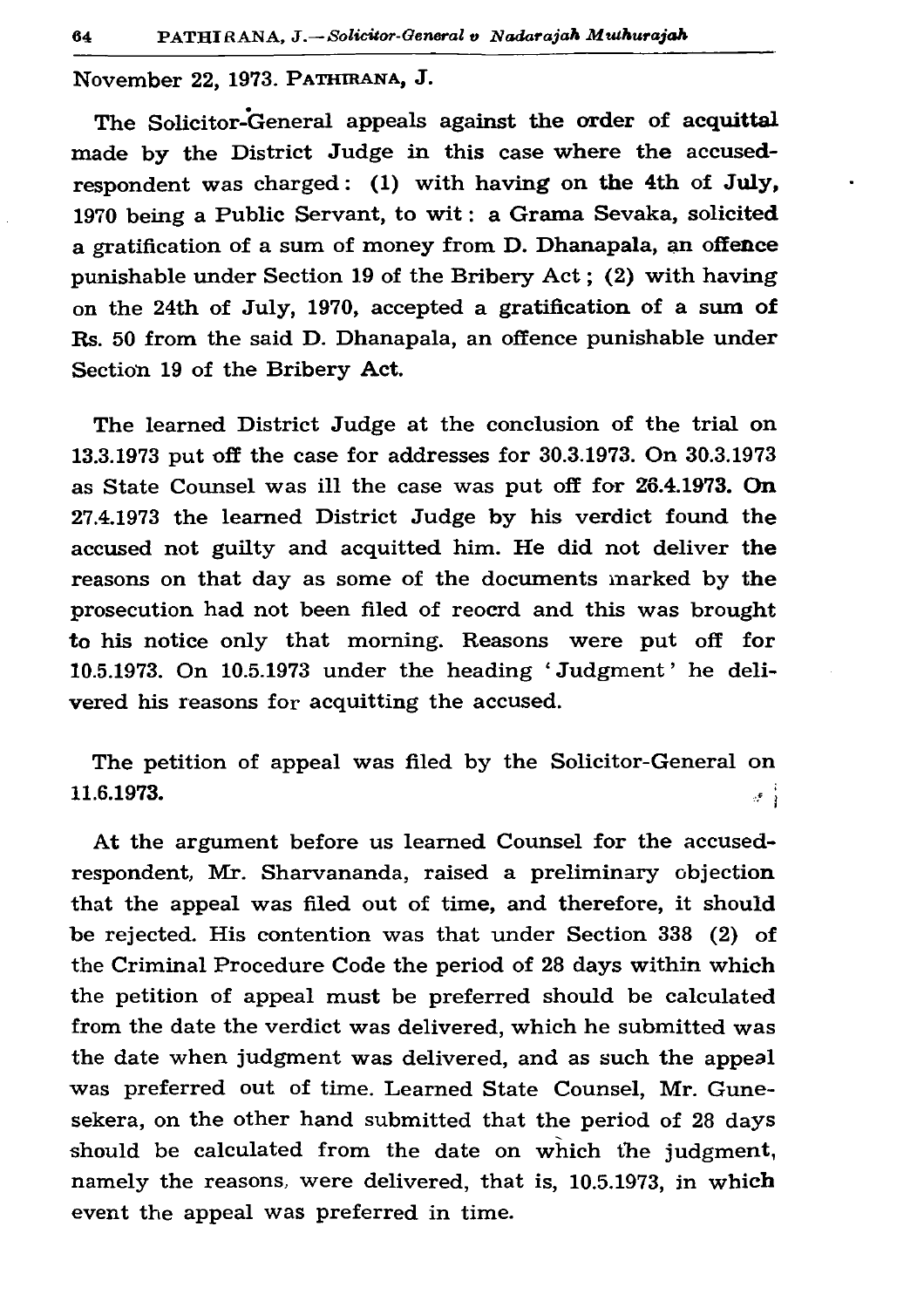Mr. Sharvananda relied on *Kershaw* vs *Rodrigo*, 3 C.W.R. 44, where Ennis J., held : "that in a case of an acquittal (that is the record of a verdict or finding of not guilty) the pronouncement of the fact is the judgment." He considered section 304 and 306 of the Criminal Procedure Code and however observed : —

" From Section 306 it would seem that the judgment is something other than the reasons for the decision for the reasons have to be recorded in the judgment and only in cases where there is an appeal, while Section 304 indicates that the judgment is not necessarily contained in the verdict. "

He goes on to say that  $:$   $-$ 

" A finding of not guilty is final and the record of it is a verdict, and an order and is final on being pronounced as nothing more remains to be done to conclude the proceedings. "

He then proceeds to draw a distinction in the case of a finding of guilt and states that  $:$   $-$ 

" there are clear indications in the Code that finality is not reached till sentence is pronounced; " and that, " In the case of a conviction the judgment must necessarily follow the conviction in a separate pronouncement. "

Ennis J., in *King vs. De Silva*, 3 Ceylon Weekly Reporter 235  $held :=$ 

" Where the District Judge recorded a judgment convicting the accused and sentencing him to a fine and gave the reasons for his decision the following day, that the computation of the time within which an appeal should be preferred, must be made from the date on which the conviction and sentence were recorded and not from the date on which the reasons for the decision were given."

The principal laid down in these two cases was followed by Soertsz, A. C. J., in *Jones* vs. *Amaraweera*, 41 N. L. R. 263 who held that: $-$ 

" The computation of time within which an appeal should be preferred must be made from the date on which the conviction and sentence were recorded and not from the date on which the reasons for the decision were given. "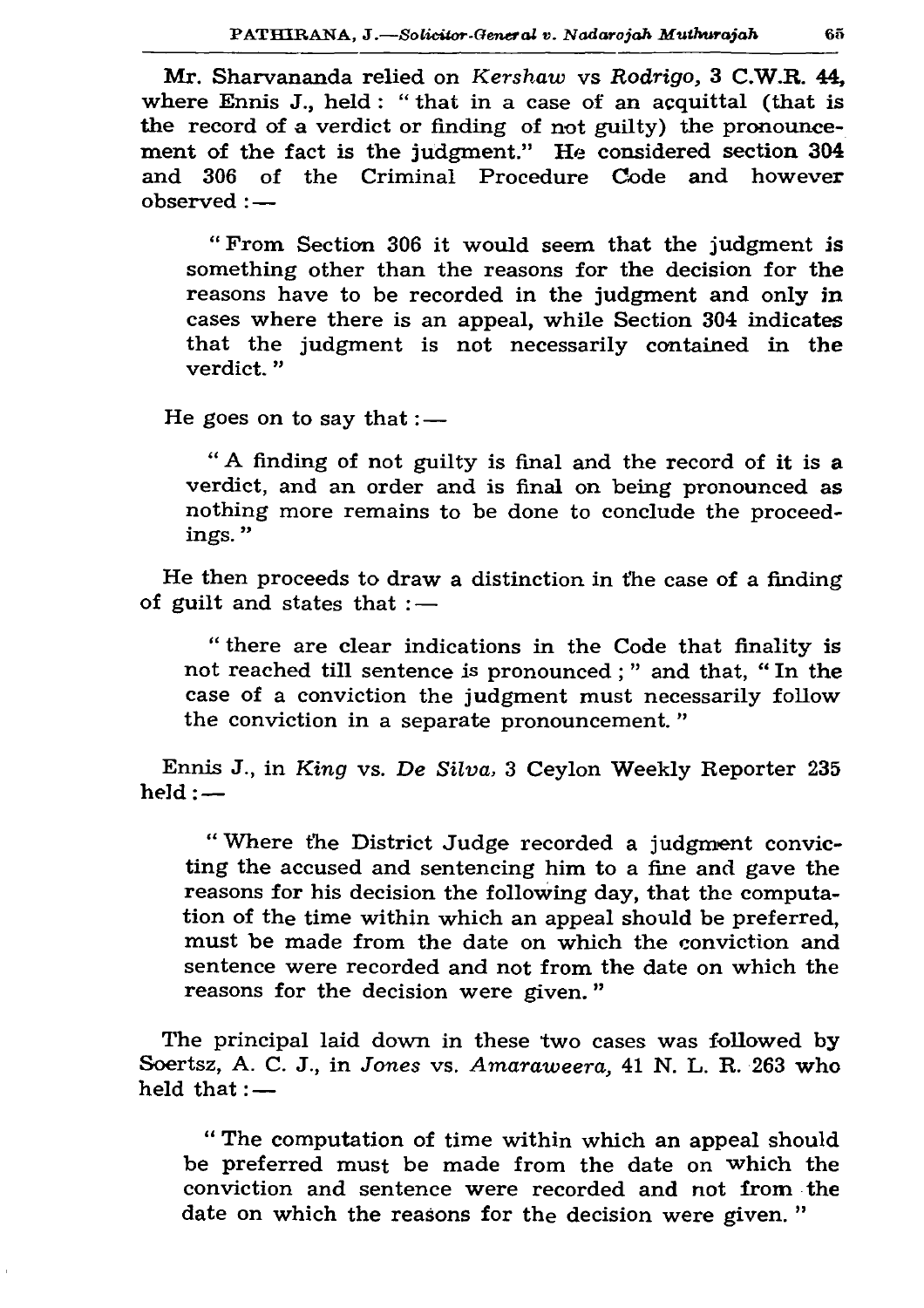06

The learned State Counsel, however, relied on the decision of Sri Skanda Rajah, J., in the case of *Haramanis Appuhamy vs. Inspector of Police, Bandaragama, 66 N.L.R. 526 where he held* not following *Jones* vs. *Amaraweera* that :—

" Where an accused person is convicted and sentenced, the time within which an appeal should be preferred must be computed from the date on which the reasons for the decision are given, and not from the date of conviction and sentence."

Having examined these cases and also the relevant sections of the Criminal Procedure Code, I prefer to follow the judgment of Sri Skanda Rajah, J., in *Haramanis Appuhamy* vs. Inspector of *Police, Bandaragama.*

Under Section 338 in Chapter XXX of the Criminal Procedure Code subject to certain provisions any person who shall be dissatisfied with any judgment or final order pronounced by any Magistrate's Court or District Court in a criminal case or matter to which he is a party may prefer an appeal to the Supreme Court against such judgment for any error in law or in fact by lodging within 10 days from the time of such judgment or order the petition of appeal addressed to the Supreme Court. Under Section 338 (2) subject to the provisions of Section 335, the Attorney-General may prefer an appeal to the Supreme Court against any judgment or final order pronounced by a Magistrate's Court or District Court in any criminal case or matter and where he so appeals, or where he sanctions an appeal, the time within which the petition of appeal must be preferred shall be 28 days.

Under Section 336, "there shall be no appeal from an acquittal by the District Court or Magistrate's Court expect at the instance or with written sanction of the Attorney-General. " Under section 393 this power may be exercised by the Solicitor-General.

I have next to consider Section 304 of the Criminal Procedure Code which states that  $:$   $-$ 

" The judgment in every trial under this Code shall be pronounced in open Court either immediately after the verdict is recorded or at some subsequent time of which due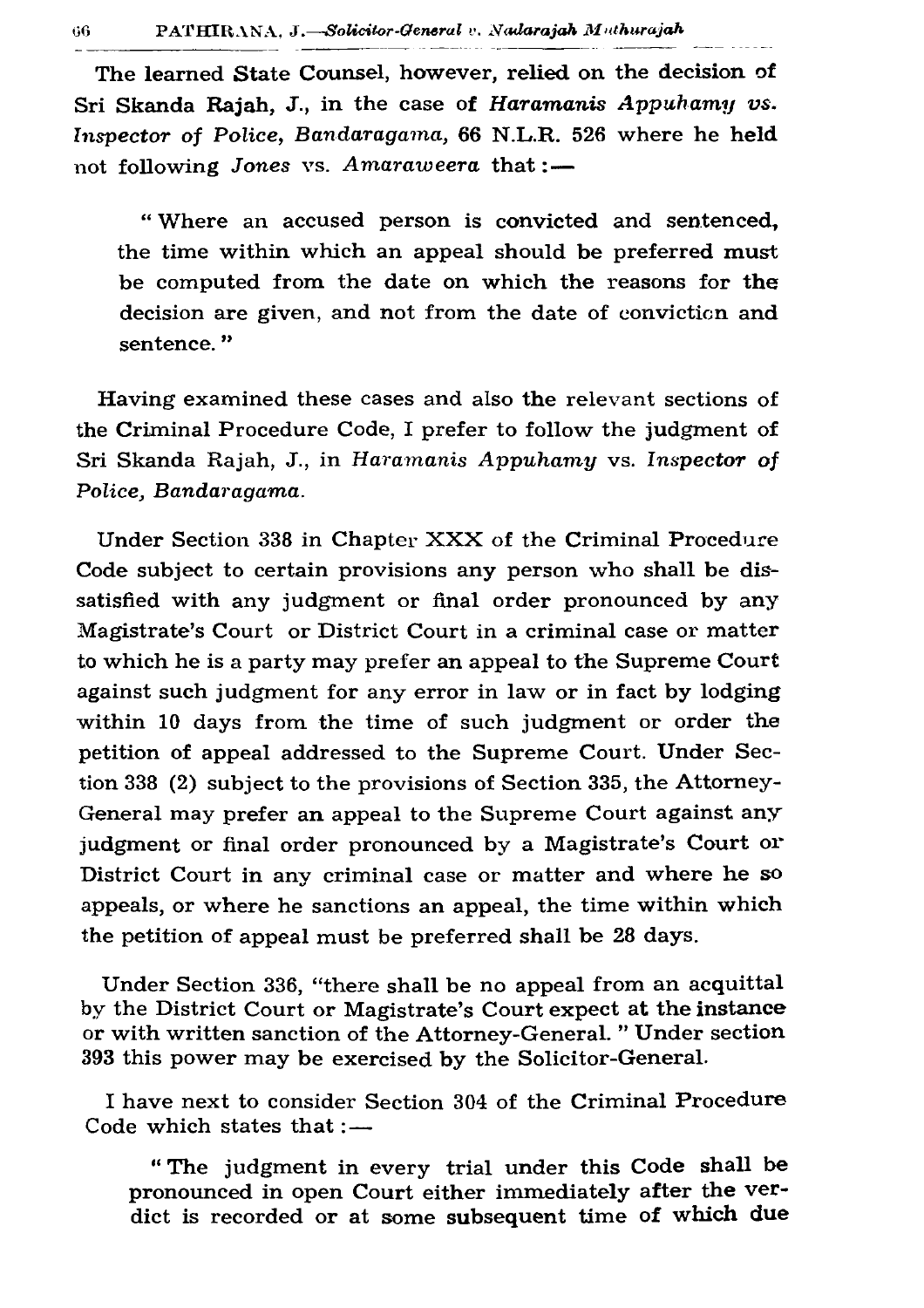notice shall be given to the parties or their pleaders, and the accused shall if in custody be brought up or if not in custody shall be required to attend to hear judgment delivered except when his personal attendance during the trial has been dispensed with and the sentence is one of fine only."

In my view Section 304 draws a clear distinction between a verdict which is a finding where the accused is guilty or not guilty of the charge and the judgment.

Under Section 190 in the Magistrate's Courts at the conclusion of a trial, the magistrate shall record a verdict of acquittal or guilt. Likewise under section 214 at the conclusion of the trial in the District Court, the District Judge shall forthwith or within not more than twenty-four hours record a verdict of acquittal or conviction.

Section 304 which is the first Section in the Chapter XXIV headed 'Of the Judgment', states that, 'The judgment in every trial under this Code shall be pronounced in open Court. ' In my view, therefore, both in the Magistrate's Court and District Court the Code speaks not only of the verdict, but also requires that in every trial under the Code a judgment shall be pronounced in open Court.

Section 306 then proceeds to say what the judgment shall contain. Section 306 (1) is a very important section in this connection. It says that  $:$   $-$ 

" The judgment shall be written by the District Judge or Magistrate who heard the case and shall be dated and signed by him in open Court at the time of pronouncing it, and *in cases where appeal lies shall contain the point or points for determination, the decision thereon, and the reasons for the decision.*

I, therefore, agree with Sri Skanda Rajah, J., when he states that, " This would clearly indicate that in cases where appeal lies the point or points for determination should be set out and the reasons for the decision should also be given. If one gives this interpretation to the word "judgment" in section 338 (1)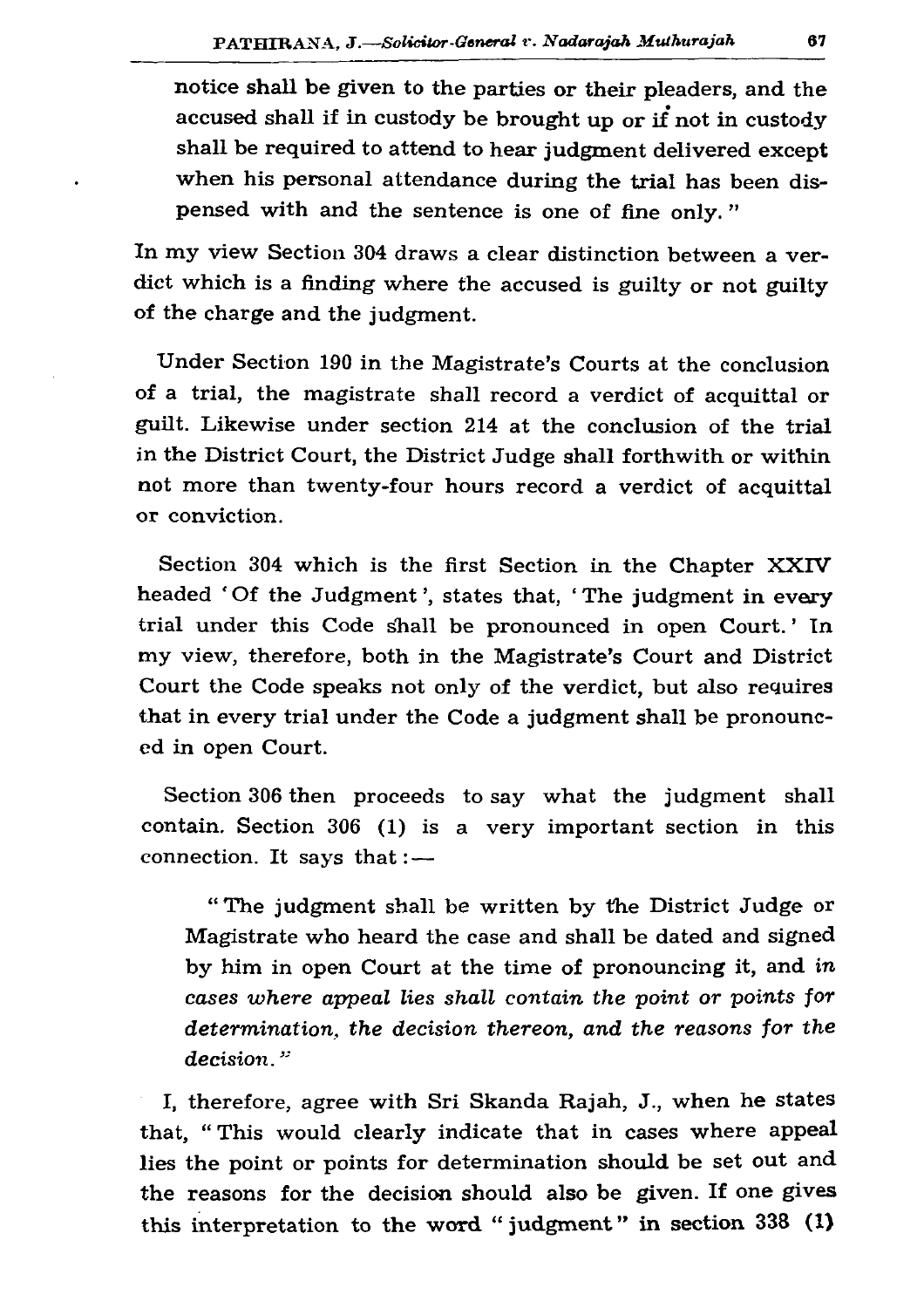one cannot resist the conclusion that an appeal can be filed within 10 days of the delivery of the reasons (judgment) ".  $I$ may add that in the case of an acquittal there is no appeal by an aggrieved party unless it is at the instance or with the sanction of the Attorney-General. It would be certainly impossible for the Attorney-General to consider the question whether he should appeal or sanction an appeal unless he had not only the verdict of the Court, but also reasons of the Court, and the party dissatisfied with the verdict in a case cannot set out the reasons for his asking the Attorney-General for his sanction to appeal unless he peruses the reasons given by the Court in the Judgment.

I do not see any reason also for the distinction that was sought for by Mr. Sharvananda that in the case of an acquittal the period within which an appeal should be filed should be reckoned from the date the verdict was given, whereas in the case of a finding of guilt it should be from the date the reasons are given. This was apparently the view taken by Ennis J., in *Kershaw* vs. *Rodrigo.* In view of the express provision of section 306 (1) that, " in cases where appeal lies, the judgment shall contain the point or points for determination a decision thereon and the reasons for the decision," I do not see any reason for thisdistinction.

I would, therefore, hold that in reckoning the time within which an appeal Should be preferred to the Supreme Court, the word "judgment" in section 338 means, the date on which the reasons for the decision are given. The preliminary objection is, therefore, over-ruled.

An Appeal Court is, no doubt, reluctant to interfere with an order of acquittal, but at the same time I must say that the Criminal Procedure Code draws no distinction regarding the powers of this Court in dealing with the appeal from an order of acquittal and an appeal from a conviction. The rules and principles which should generally guide an Appellate Court in interfering on a question of fact with an order of acquittal are set out by the Privy Council in the case of *Sheo Swarup* vs. *King Emperor, AIR 1934 P. C. 227. Lord Russel of Killowen* in delivering the judgment of the Privy Council observed that there was no foundation for the view that the Appellate Court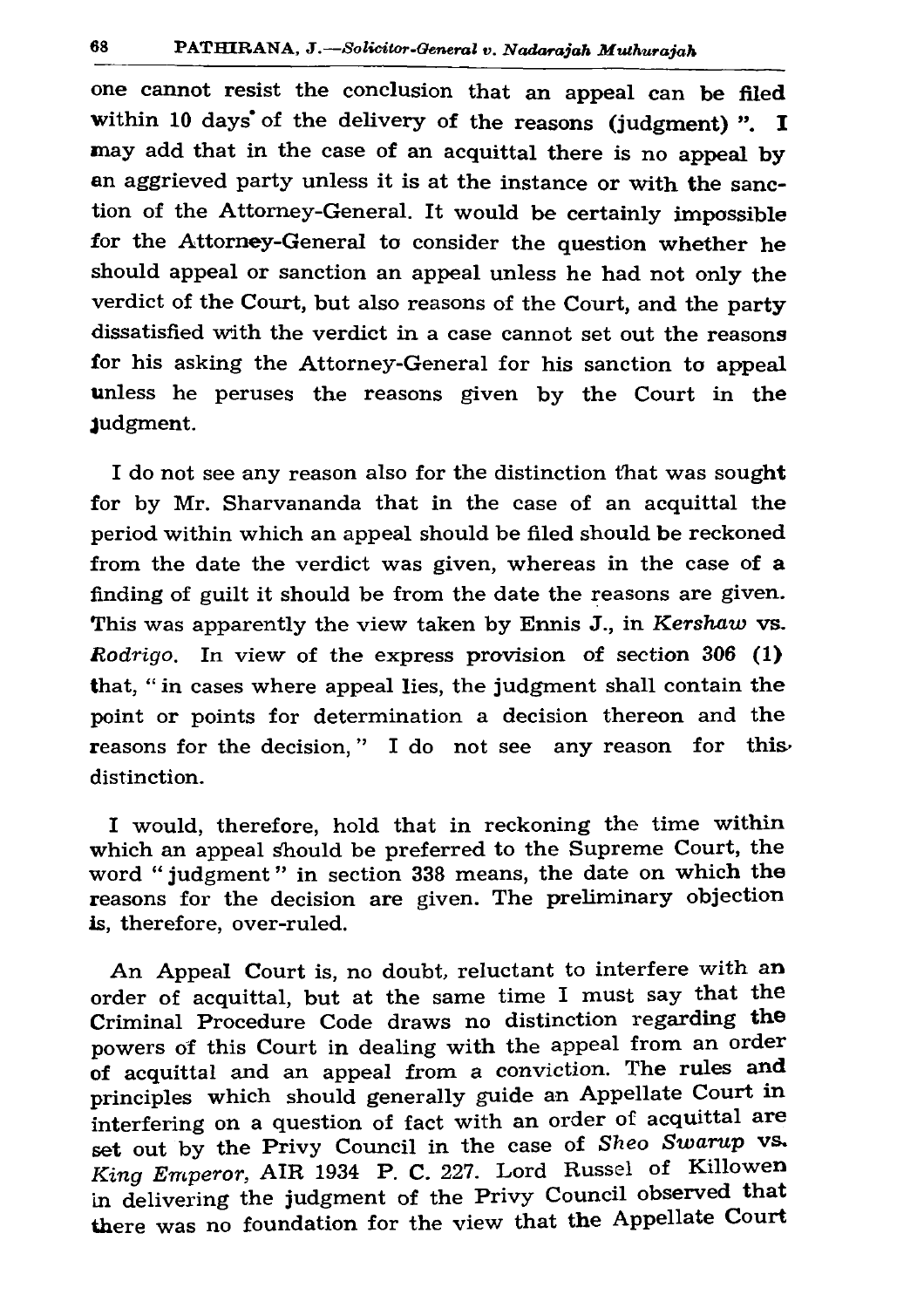has no power or jurisdiction to reverse an order of acquittal on a matter of fact except in cases in which the lower Court has " obviously blundered " or has " through incompetence, stupidity or perversity " reached such " distorted conclusions as to produce a positive miscarriage of justice or has in some other way so conducted itself as to produce a glaring miscarriage of justice or has been tricked by the defence so as to produce a similar result." I would adopt the words of Lord Russel when he considered the corresponding provisions of the Indian Criminal Procedure Code in this connection with the necessary changes in the context and state that under our Code this Court has full power to review at large the evidence upon which the order of acquittal was founded, and to reach the conclusion that upon that evidence the order of acquittal should be reversed. No limitation should be placed upon that power unless it be found expressly stated in the Code. But in exercising the power conferred by the Code, and before reaching its conclusions upon facts, this Court should and will always give proper weight and consideration to such matters as: —

- (1) " the views of the trial Judge as to the credibility of the witnesses";
- (2) " the presumption of innocence in favour of the accused, a presumption certainly not weakened by the fact that he has been acquitted at the trial." ;
- (3) " the right of the accused to the benefit of any doubt " ; and
- (4) "the slowness of an Appellate Court in disturbing a finding of fact arrived at by a Judge who had the advantage of seeing the witnesses."

Different phraseology has been used in describing the grounds upon which an Appeal Court interferes with an order of acquittal such as: -

- (1) "Substantial and compelling reasons";
- (2) " Good and sufficient cogent reasons";
- (3) *"* Strong reasons " ;
- (4) " Manifestly wrong conclusions."

But these epithets have been never intended to curtail the power of an Appellate Court in an appeal against an acquittal to review the entire evidence and come to its own conclusions, but merely serve as guide lines.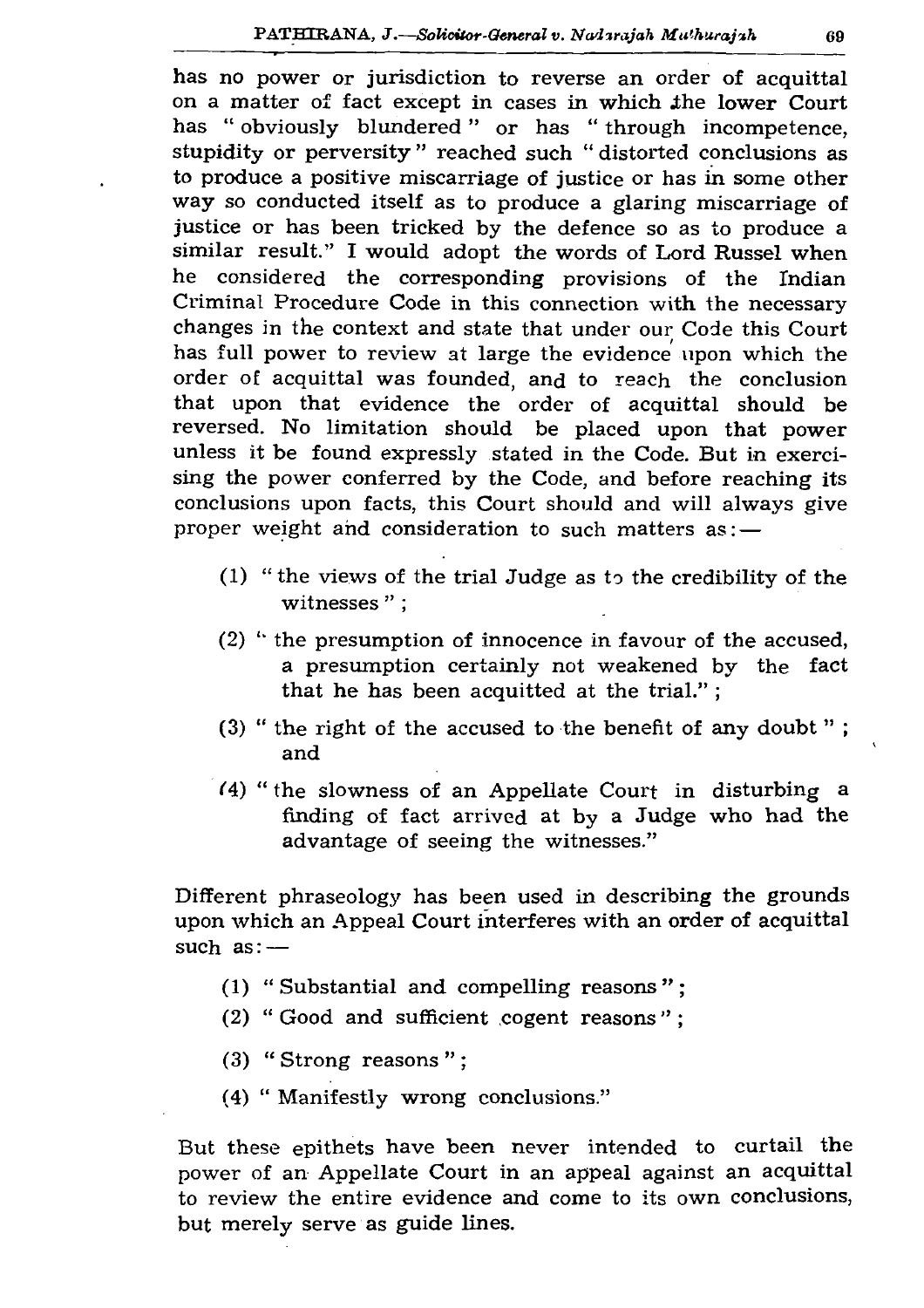Learned State Counsel has brought to our notice instances in this case where\* the learned District Judge has misdirected him self on questions of fact, drawn wrong inferences and failed to evaluate the evidence. In particular, he strongly urged for our consideration the failure of the trial Judge to consider the evidence of an important prosecution witness B. C. Abeyratne, the Police Sergeant, who accompanied witness Dhanapala and, who was an eye witness to the crucial event in the case, namely, the handing over of the bribe of  $R_s$ . 50 to the accused. The evidence of Abeyratne, if accepted, would constitute strong corroborative evidence of witness Dhanapala. According to Abeyratne he was requested by Inspector of Police Moorthy, also a witness for the prosecution to accompany Abeyratne. He was given Rs. 50 in ten rupee notes after their numbers were noted down. He was instructed to go with Dhanapala to the accused's house and to pose as Dhanapala's brother and discuss about the land and give the money if the accused demanded the money. When they met the accused he asked Dhanapala whether he brought the money. The accused asked for Rs. 100, but Dhanapala said that he could not give the money. Whereupon the accused asked for Rs. 50. Dhanapala asked the accused whether if he gave Rs. 50 he would get the permit for the land. The accused replied that it was alright. Dhanapala then asked him for the Rs. 50 and Dhanapala gave this money to the accused. The accused called one Thurairajah and handed over the money to him. The accused next called for one Rasiah and talked something with Thurairajah and Thurairajah gave Rs. 10 out of the Rs. 50 to Rasiah. Rasiah took the Rs. 10 and went behind the house. A signal was given to Inspector Moorthy, who came to the spot when Dhanapala and Abeyratne narrated to Moorthy what happened. Thurairajah was searched and Rs. 40 was found in his pocket, the numbers of which tallied with the numbers which Moorthy had noted down in his notebook. The accused tried to escape and a crowd collected.

Inspector Moorthy in his evidence said that when he received the signal from Abeyratne, he went to the spot ,and saw a person running away from the rear of the compound. This was presumably Rasiah. He supported Abeyratne's evidence that when Thurairajah was searched Rs. 40 was found in his shirt pocket, the numbers of which tallied with the numbers which he had noted down.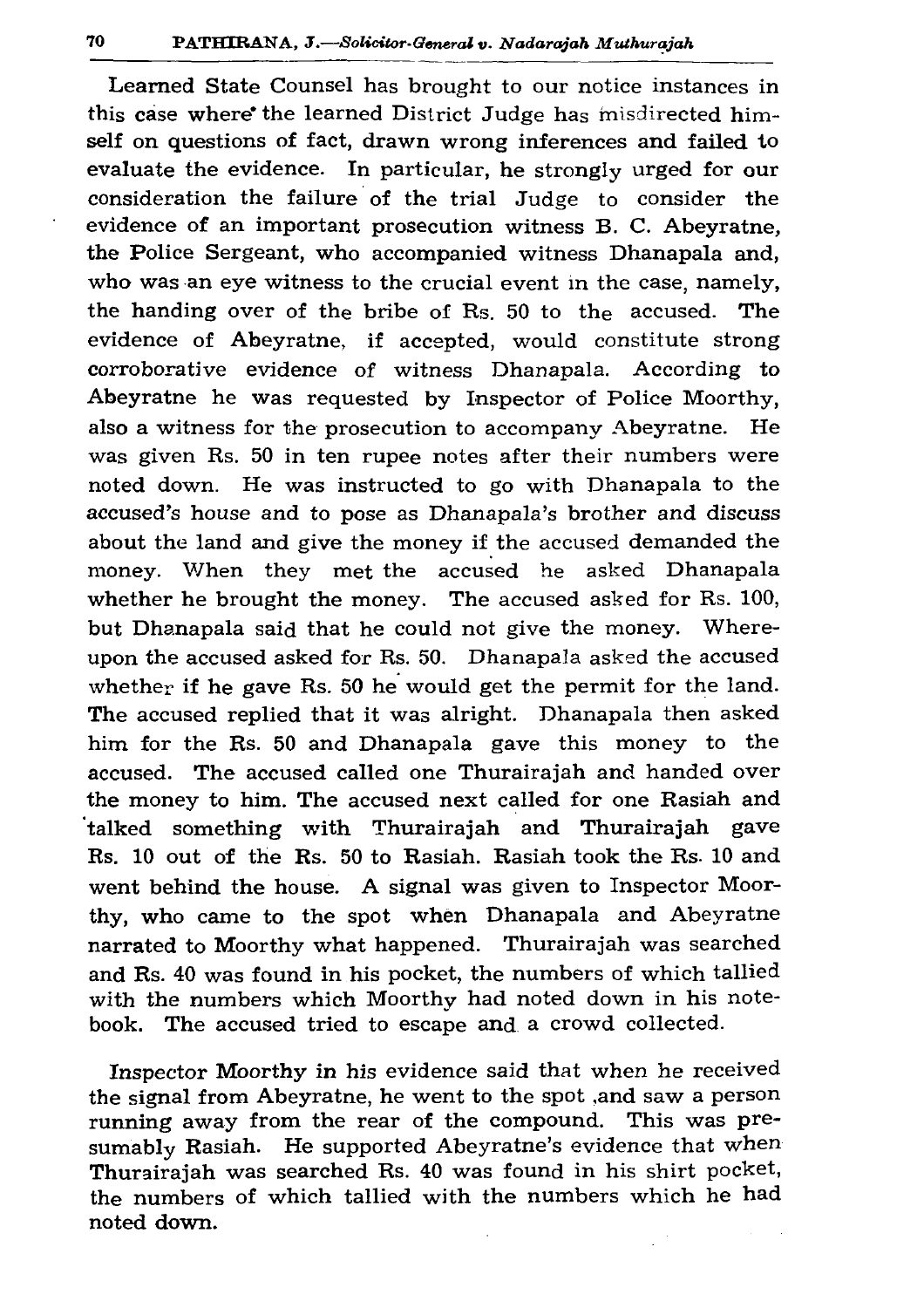The accused in his defence stated that Dhanapala and another \* person, who was a member of the Bribery Squad, came up to him. Dhanapala held out a bundle of notes and stretched towards him and asked him to take it. He did not take the money. Then the other person, that is, witness Abeyratne, took the bundle of notes from Dhanapala's hands and put it into Thurairajah's pocket and asked him to take it. Thurairajah told him that he was forced to take the money and, therefore, he took it. The accused admitted that he gave Rs. 10 to Rasiah asking him to buy a bottle of arrack and Rasiah left with the Rs. 10.

The defence called Thurairajah. No doubt, he supported the accused's version, and also the evidence of the prosecution that the sum of Rs. 40 was taken from his pocket. He was contradicted by his statement to the police, which is marked P6, wherein he had stated that two persons came and gave money to the accused. The accused gave that money to him. The accused then called Rasiah and took Rs. 10 from him (Thurairajah) and gave it to Rasiah. Despite this very material contradiction in the evidence of Thurairajah, the learned District Judge, in the course of his judgment observed as follows: $-$ " The fact that the money, had been recovered in the possession of Thurairajah (who was not called by the prosecution but called by the defence) lends support to the defence version that the money in fact had been handed over to Thurairajah. Otherwise there is no reason why the accused did not have the money in his possession." Although the statement P6 proved as a contradiction, is not substantive evidence, but it is certainly evidence which discredits the testimony of Thurairajah on a very material point. Dealing with this aspect of the matter the learned District Judge states:— " Although Thurairajah has been contradicted by his former statement to the police, the fact remains that Thurairajah had not supported the case for the prosecution and, therefore, there is no corroboration by best *evidence of the fact that the money had been handed over to Thurairajah bu this accused.*" I must say that the learned District Judge had come to a conclusion which is manifestly wrong and which is not supported by the evidence in the case.